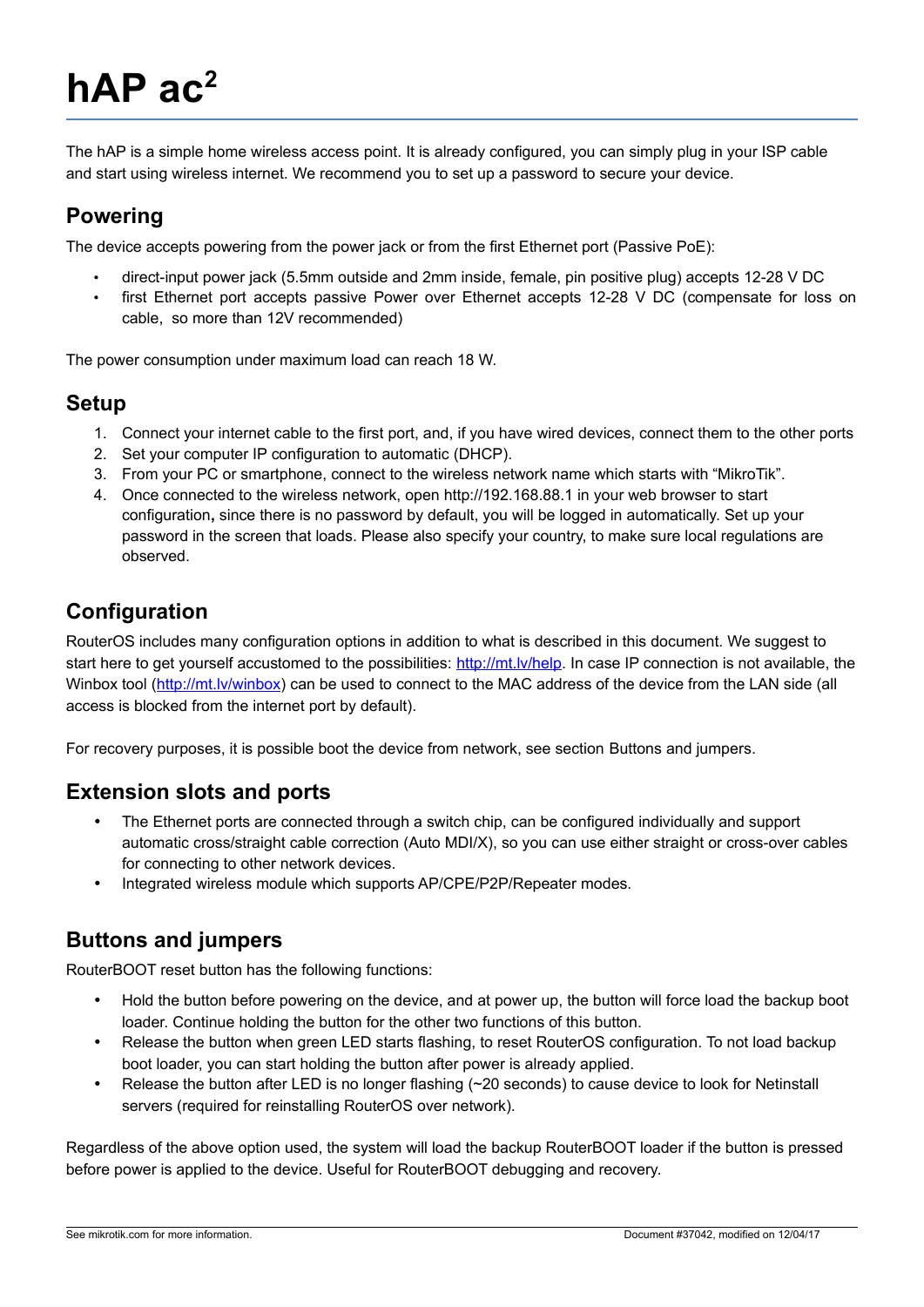## **Operating system support**

The device supports RouterOS software with the version number at or above what is indicated in the RouterOS menu /system resource. Other operating systems have not been tested.

# **Federal Communication Commission Interference Statement**

#### FCC ID: TV7RBD52-5ACD2ND

This equipment has been tested and found to comply with the limits for a Class B digital device, pursuant to Part 15 of the FCC Rules. These limits are designed to provide reasonable protection against harmful interference in a residential installation.

This equipment generates, uses and can radiate radio frequency energy and, if not installed and used in accordance with the instructions, may cause harmful interference to radio communications. However, there is no guarantee that interference will not occur in a particular installation. If this equipment does cause harmful interference to radio or television reception, which can be determined by turning the equipment off and on, the user is encouraged to try to correct the interference by one of the following measures:

- Reorient or relocate the receiving antenna.
- Increase the separation between the equipment and receiver.
- Connect the equipment into an outlet on a circuit different from that to which the receiver is connected.
- Consult the dealer or an experienced radio/TV technician for help.

FCC Caution: Any changes or modifications not expressly approved by the party responsible for compliance could void the user's authority to operate this equipment.

This device complies with Part 15 of the FCC Rules. Operation is subject to the following two conditions: (1) This device may not cause harmful interference, and (2) this device must accept any interference received, including interference that may cause undesired operation.This device and its antenna must not be co-located or operation in conjunction with any other antenna or transmitter.

IMPORTANT: Exposure to Radio Frequency Radiation. 13 cm minimum distance has to be maintained between the antenna and user. Under such configuration, the FCC radiation exposure limits set forth for an population/uncontrolled environment can be satisfied.

Antenna Installation. WARNING: It is installer's responsibility to ensure that when using the authorized antennas in the United States (or where FCC rules apply); only those antennas certified with the product are used. The use of any antenna other than those certified with the product is expressly forbidden in accordance to FCC rules CFR47 part 15.204. The installer should configure the output power level of antennas, according to country regulations and per antenna type. Professional installation is required of equipment with connectors to ensure compliance with health and safety issues.

# **Industry Canada**

#### IC: 7442A-D52AC

This device complies with Industry Canada licence-exempt RSS standard(s). Operation is subject to the following two conditions: (1) this device may not cause interference, and (2) this device must accept any interference, including interference that may cause undesired operation of the device.

Le présent appareil est conforme aux CNR d'Industrie Canada applicables aux appareils radio exempts de licence. L'exploitation est autorisée aux deux conditions suivantes: (1) l'appareil ne doit pas produire de brouillage, et (2) l'utilisateur de l'appareil doit accepter tout brouillage radioélectrique subi, même si le brouillage est susceptible d'en compromettre le fonctionnement.